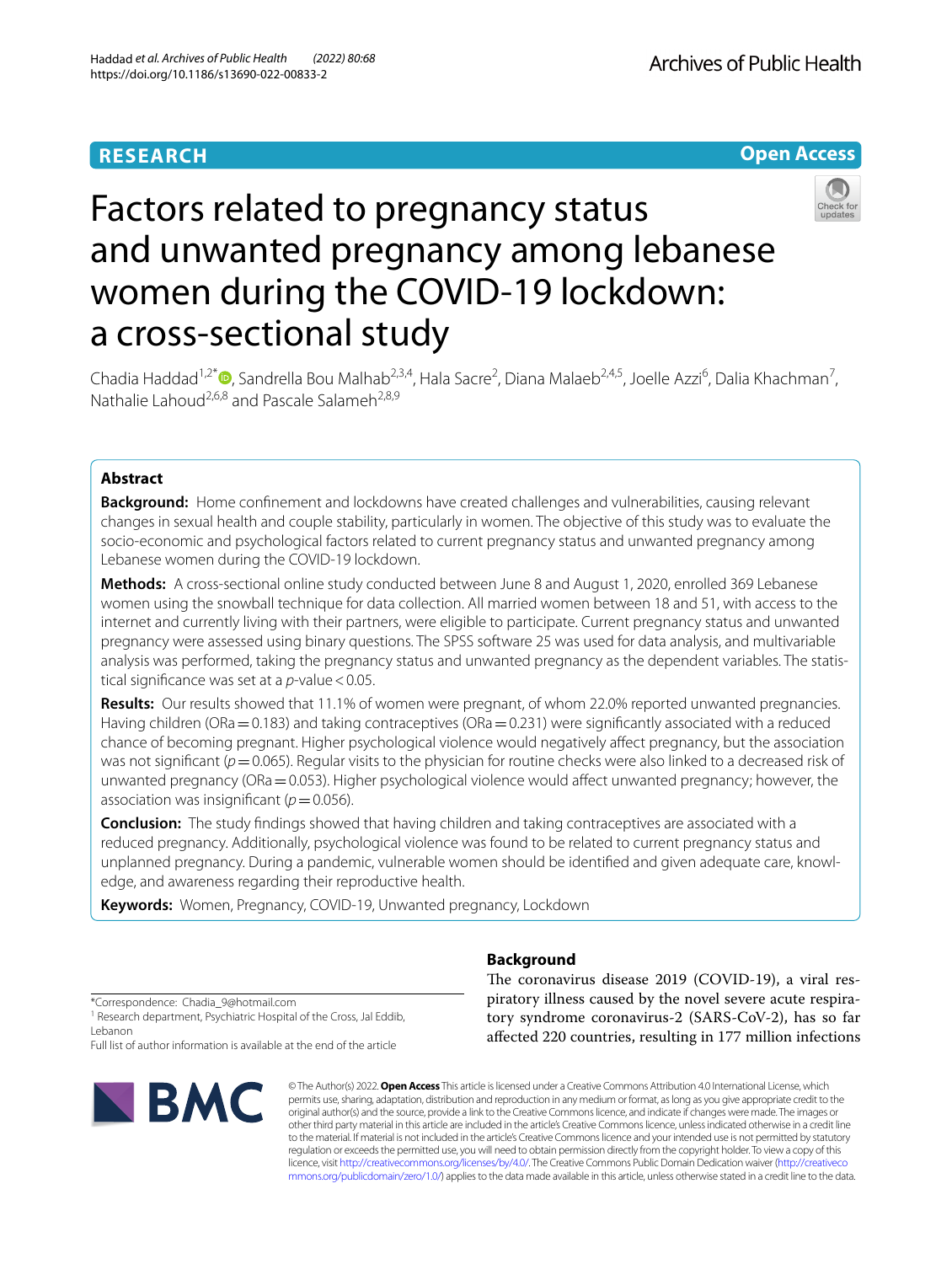and 3.0 million deaths (as of June 2021)  $[1]$ . The best strategy to prevent the spread of the disease is through public health measures, including confnement and social distancing.

While most of the world is settling into a new social distancing pattern, couples are likely to spend more free time together at home, leading to more intimacy [\[2](#page-6-1)]. Some couples who had planned to have a child before the COVID-19 pandemic are still attempting; others even started to express their desire for parenthood during confnement [\[2](#page-6-1)]. However, confnement and lockdowns have created challenges and vulnerabilities, particularly in women, causing relevant changes in sexual health and couple stability  $[3]$ . The vulnerabilities are related to social, political, and economic systems, which in turn magnify the pandemic effects [\[4](#page-6-3)]. Specifically, during lockdowns, there are wide discrepancies in the sexual desire within couples, where some use sex as a coping mechanism to stay connected and relieve anxiety while others completely lose interest in sex [[5](#page-6-4)]. In Italy, a study has shown that stress at work and the bustle of everyday life can be potent sexual inhibitors that lead to a lower propensity to get pregnant due to concerns about future economic hardships and the potential consequences of the disease on pregnancy [[2\]](#page-6-1).

On the other hand, lockdown and minimal contact with the outside community trigger all types of violence [[6\]](#page-6-5). Indeed, incidents of violence against women have dramatically increased worldwide since countries implemented lockdowns to contain the pandemic [\[7](#page-6-6)]. While data on the current COVID-19 lockdown situation is limited, studies of past natural disasters and their efects highlight predictors of increased violence during these periods. Violence at home is strongly associated with the male partner. Loss of income for male partners creates a lower degree of control over economic security and exerts more control over their partners. Individuals may resort to transactional sex to meet their basic needs and cope with reduced and inadequate income, which may increase the risk of unwanted pregnancies  $[8]$  $[8]$ , with several studies highlighting the strong association between partner violence and unwanted pregnancy [[9](#page-6-8), [10](#page-6-9)]. Abused women must compromise about contraceptive or condom use and family planning  $[11, 12]$  $[11, 12]$  $[11, 12]$ . Their lack of control over their reproductive health is increasingly recognized as a critical mechanism underlying a high risk of unwanted pregnancy, further increased during certain pandemic conditions, such as COVID-19. Many reasons trigger the development of unwanted pregnancy, including forced sex, financial difficulties, having children, and being unmarried [\[13\]](#page-6-12). Preliminary reports on COVID-19 indicate increased unplanned and unwanted pregnancies due to rapidly dwindling stocks of contraceptives, increased incidence of domestic violence, and growing income insecurity [\[14](#page-6-13)].

There is currently little information about pregnancy status and unwanted pregnancy during the COVID-19 epidemic. Therefore, this study aimed to evaluate socioeconomic and psychological factors related to current pregnancy and unwanted pregnancy among a sample of Lebanese women during the COVID-19 lockdown.

# **Methods**

## **Study design and sampling**

A cross-sectional online study conducted between June 8 and August 1, 2020, enrolled a sample of 369 Lebanese women using the snowball technique for data collection. All married women between 18 and 51 with internet access and currently living with their partners were eligible to participate. Excluded were those with a fertility problem and those single, widowed, or divorced. The questionnaire developed on Google Forms was distributed through social media and WhatsApp groups and required 40 min to complete. Inclusion criteria were available in the consent form at the beginning of the survey. Participation in this study was voluntary, and participants received no compensation in return. The anonymity of participants was guaranteed during the data collection process.

#### **Minimum sample size calculation**

The Epi info software (Centers for Disease Control and Prevention, Epi Info™) calculated a minimum sample of 306 participants, considering a Lebanese female population of 2,294,260  $[15]$  $[15]$  $[15]$ , a prevalence of 15% of pregnant women [[16\]](#page-6-15), 95% confdence level, and after adding a margin of error of 4%. A sample of 500 women was targeted to allow for missing values. The final sample size included 369 participants.

#### **Translation and piloting**

The online survey consisted of closed-ended questions in English and Arabic. It was pilot tested on ten subjects to check the clarity of the questionnaire; related data were included in the final dataset. The link to Google Forms was then distributed to potential respondents.

A forward and backward translation was conducted for all the items of the questionnaire. One translator was in charge of translating the scales from English into Arabic, and a second one performed the back translation. Discrepancies between the original English version and the translated one were resolved by consensus.

# **Questionnaire**

The questionnaire consisted of three sections. The first one assessed the sociodemographic details of participants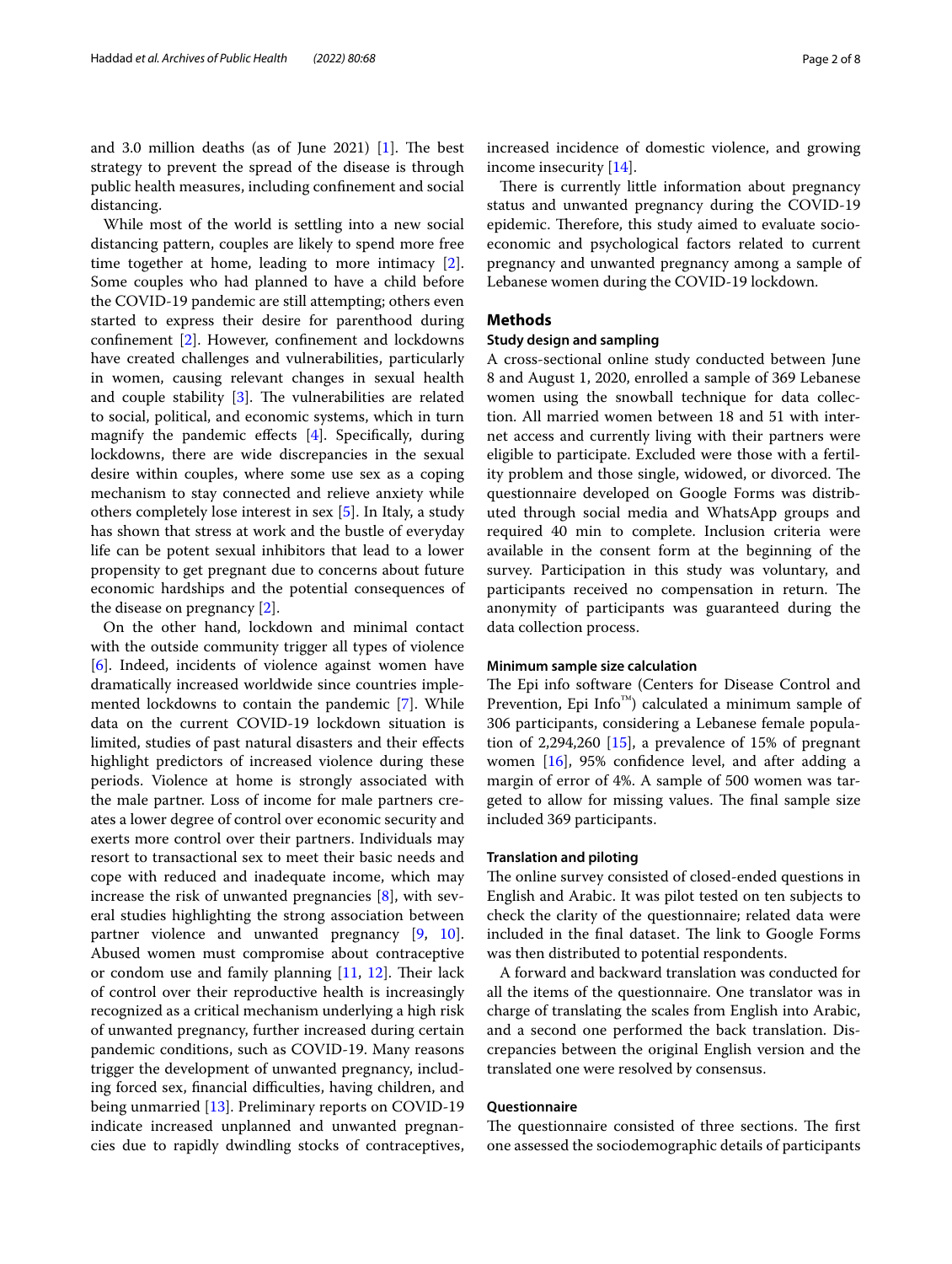(age, educational level, the region of residence, religion, working status, monthly income, smoking and alcohol status, and physical activity) in addition to the sociodemographic characteristics of the partner as reported by the participant woman herself. The household crowding index was calculated by dividing the number of persons living in the house by the number of rooms, excluding the bathroom and kitchen  $[17]$  $[17]$ . The monthly income was divided into four levels: no income, low<1,000 USD, intermediate 1,000–2,000 USD, and high income>2,000 USD. Moreover, fear of poverty was measured on a Likert scale from 0 to 10, where zero indicates no fear of poverty and ten extreme fear of poverty.

The second section consisted of questions selected from other studies [[18](#page-6-17)[–20](#page-6-18)] and constructed by the authors based on the research questions. The questions focused on the couple and the children, the woman's role in the family, the woman's relationship with her partner, in addition to items related to pregnancy status and concerns during the lockdown. Examples of the asked questions: "Do you discuss family planning with your partner?", "Are you capable of meeting the fnancial needs of your family?", "Have you ever faced any pregnancyrelated complications (such as severe bleeding, unsafe abortion)?", "Do you have a history of negative pregnancy outcomes (such as a neonatal death, miscarriage, or stillbirth)", "How do you describe your current pregnancy?" and "Were you regularly visiting your doctor for routine checkups during the lockdown?". The current pregnancy status and unwanted pregnancy were assessed using binary questions (Yes/No). Pregnancy status was defned as being "pregnant" or "not".

The last part consisted of a scale to measure violence, the Composite Abuse Scale (Revised) – Short Form (CASR-SF). This 15-item scale covers three domains, i.e., physical, sexual, or psychological abuse; it evaluates exposure and abuse frequency  $[21]$  $[21]$ . The total score is calculated by summing the 15 responses. Items are graded on a Likert scale from 1 to 6, where a higher score indicates a higher intensity/occurrence of abuse. Three subscales scores are derived from the total score, refecting physical (4 items), sexual (2 items), and psychological (6 items) abuse  $[21]$ . In this study, Cronbach's alpha was 0.902 for the total scale, 0.791 for the psychological abuse subscale, 0.759 for the physical abuse subscale, and 0.740 for the sexual abuse subscale. The author of the questionnaire, Professor Marilyn Ford-Gilboe, granted permission to use the scale.

## **Statistical analysis**

Completed forms were imported into a Microsoft Excel spreadsheet. Data were then analyzed on Statistical Package for the Social Sciences (SPSS) software version 23 (Chicago, IL, USA). A descriptive analysis was performed using the counts and percentages for categorical variables and means and standard deviations for continuous measures. The Student's t-test and Chi-Square test were used to compare means and frequencies between the different subgroups, respectively, to assess the association between variables; assumptions of continuous variables normality and other conditions were checked. When conditions were not fulflled, the Mann Whitney and the Fisher exact test were used, respectively. Two logistic regressions using the forward method were performed: the frst took the pregnancy status as the dependent variable, and the other the wanted/unwanted pregnancy as the dependent variable. The variables in the bivariate analysis that showed a *p*-value less than 0.05 were used in the multivariable analysisto minimize confounding. The statistical significance was set at a  $p$ -value < 0.05.

# **Results**

# **Sample description**

Table [1](#page-3-0) presents details regarding the sociodemographic and other characteristics of the sample. The mean age of women was  $32.5 \pm 6.4$  years, the majority had a university education level (87.5%), 59.9% were employed, 27.6% had no income, and 42.5% practiced physical activities. Only 31.2% of them were smokers, and 10.8% consumed alcohol.

Also, the majority of partners had a university education level (68.6%) and were employed (90.5%); 45.5% had an intermediate income level, 53.9% were smokers, 40.1% consumed alcohol, and 34.7% practiced physical activities. The mean age of the partners was  $37.6 \pm 7.2$  years.

The mean duration of lockdown was  $71.0 \pm 42.8$  days, and the mean fear of poverty was  $5.8 \pm 3.2$ .

## **Reproductive status of women**

The mean duration of marriage was  $7.8 \pm 5.9$  years, and the mean number of pregnancies was  $2.1 \pm 1.5$ . Only 24.7% of women had a history of negative pregnancy outcomes, 7.9% had a history of pregnancy termination, 16.8% had a history of unintended pregnancy, and 16.0% had pregnancy-related complications. Table [2](#page-3-1) shows the other characteristics of women's reproductive status (Table [2\)](#page-3-1).

# **Bivariate analysis: correlates of pregnancy status**

Of the total sample, 41 women (11.1%) were pregnant. As compared to pregnant women, non-pregnant women had a significantly higher mean age  $(M_{\text{non-pregnant}}=32.9$ vs.  $M_{\text{pregnant}}$  = 29.1,  $p$  < 0.001), number of children  $(M_{\text{non-prequent}}=2.0 \text{ vs. } M_{\text{pregnant}}=1.5, p<0.001)$ , psychological violence  $(M_{\text{non-pregnant}}=1.4 \text{ vs. } M_{\text{pregnant}}=0.29,$  $p$ <0.001), physical violence ( $M_{\text{non-pregnant}}$ =0.42 vs.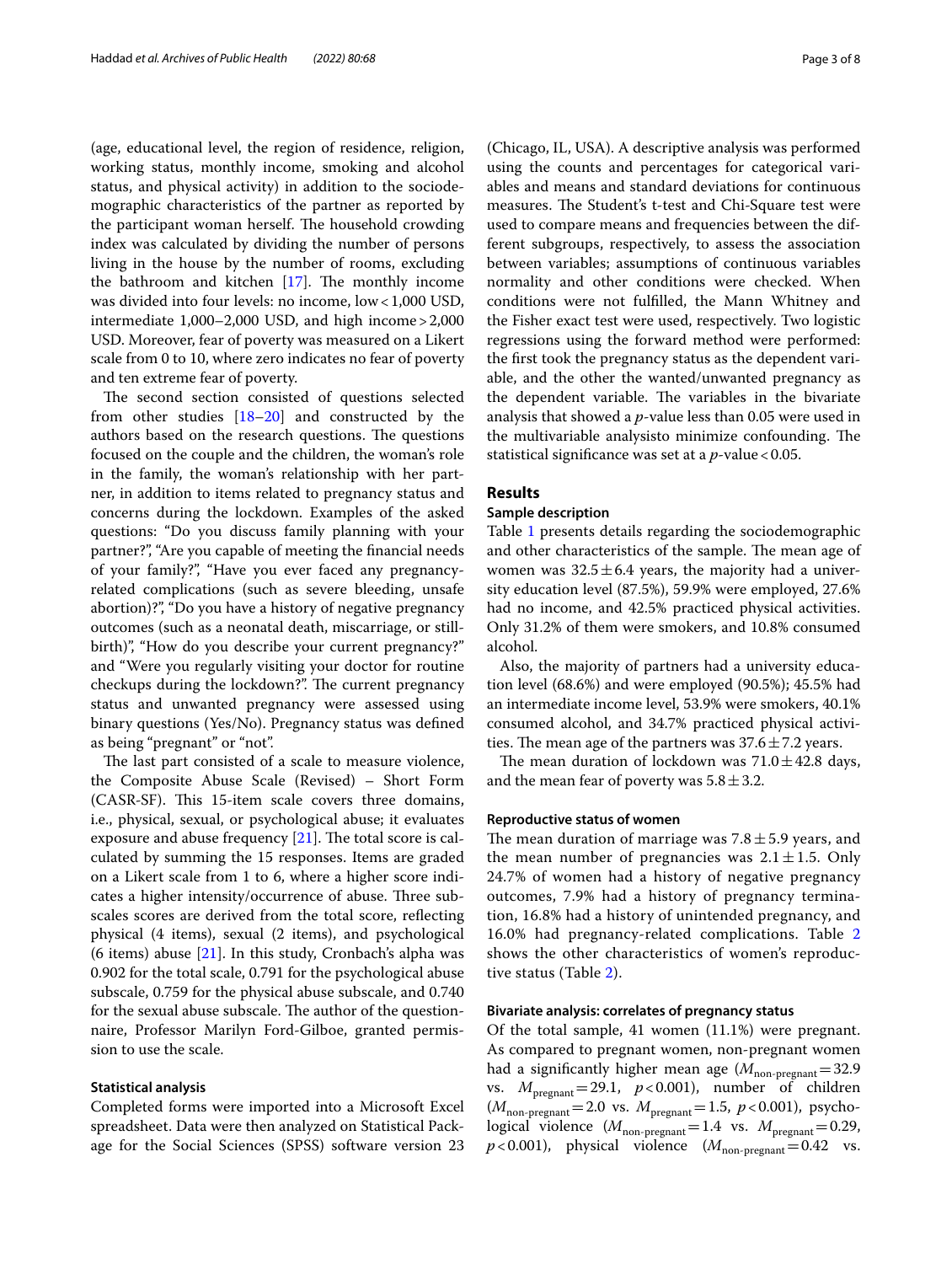<span id="page-3-0"></span>

| <b>Table 1</b> Sociodemographic and other characteristics of the |  |  |  |
|------------------------------------------------------------------|--|--|--|
| studied sample $(N = 369)$                                       |  |  |  |

|                            | Woman response  | Partner<br>characteristics<br>reported by woman |
|----------------------------|-----------------|-------------------------------------------------|
|                            | Frequency (%)   | Frequency (%)                                   |
| <b>Education level</b>     |                 |                                                 |
| Primary                    | $3(0.8\%)$      | 18 (4.9%)                                       |
| Complementary              | 11 (3.0%)       | 34 (9.2%)                                       |
| Secondary                  | 32 (8.7%)       | 64 (17.3%)                                      |
| University                 | 323 (87.5%)     | 253 (68.6%)                                     |
| Religion                   |                 |                                                 |
| Christian                  | 115 (31.2%)     | 115 (31.2%)                                     |
| Muslim                     | 155 (42.0%)     | 159 (43.1%)                                     |
| Druze                      | 81 (22.0%)      | 80 (21.7%)                                      |
| Atheist                    | $2(0.5\%)$      | $2(0.5\%)$                                      |
| Refused to answer          | 16 (4.4%)       | 13 (3.5%)                                       |
| <b>Working status</b>      |                 |                                                 |
| Employed                   | 221 (59.9%)     | 334 (90.5%)                                     |
| Unemployed                 | 148 (40.1%)     | 35 (9.5%)                                       |
| <b>Monthly income</b>      |                 |                                                 |
| No income                  | 102 (27.6%)     | 19 (5.1%)                                       |
| l ow                       | 94 (25.5%)      | 71 (19.2%)                                      |
| Intermediate               | 112 (30.4%)     | 168 (45.5%)                                     |
| High                       | 61 (16.5%)      | 111 (30.1%)                                     |
| <b>Smoking status</b>      |                 |                                                 |
| Non smoker                 | 254 (68.8%)     | 170 (46.1%)                                     |
| Smoker                     | 115 (31.2%)     | 199 (53.9%)                                     |
| <b>Alcohol consumption</b> |                 |                                                 |
| Yes                        | 40 (10.8%)      | 148 (40.1%)                                     |
| No                         | 329 (89.2%)     | 221 (59.9%)                                     |
| <b>Physical activity</b>   |                 |                                                 |
| Yes                        | 157 (42.5%)     | 128 (34.7%)                                     |
| No                         | 212 (57.5%)     | 241 (65.3%)                                     |
|                            | $Mean \pm SD$   | $Mean \pm SD$                                   |
| Age in years               | $32.5 \pm 6.4$  | $37.6 \pm 7.2$                                  |
| Days of lockdown           | $71.0 \pm 42.8$ |                                                 |
| Fear of poverty            | $5.8 \pm 3.2$   |                                                 |

 $M_{\text{pregnant}}$ =0.10, p=0.005), sexual violence ( $M_{\text{non-preg}}$  $n_{\text{ant}}=0.17$  vs.  $M_{\text{pregnant}}=0.00, p<0.001$ , and total violence  $(M_{\text{non-pregnant}}=2.2 \text{ vs. } M_{\text{pregnant}}=0.39, p<0.001).$ Additionally, a signifcantly higher mean partner age  $(M_{\text{non-pregnant}}=38.05 \text{ vs. } M_{\text{pregnant}}=33.83, p<0.001) \text{ was}$ found in non-pregnant women as compared to pregnant women. A signifcantly higher proportion of pregnant women had never worked (17.1%), were former smokers (42.9%), had no children (25.8%), wanted to have children (16.1%), had no history of child (12.5%) and partner abuse (13.5%), and did not use contraception (31.7%). Regarding partners, a signifcantly higher proportion of

# <span id="page-3-1"></span>**Table 2** Reproductive status of the study participants

|                                               | Frequency $(\%) N = 369$ |
|-----------------------------------------------|--------------------------|
| History of pregnancy negative outcome         | 91 (24.7%)               |
| History of pregnancy termination              | 29 (7.9%)                |
| History of unintended pregnancy               | 62 (16.8%)               |
| <b>Pregnancy related complications</b>        | 59 (16.0%)               |
| <b>Frequency of sexual intercourse</b>        |                          |
| Four to eight in four weeks                   | 167 (45.3%)              |
| Equal to or more than 12 in four weeks        | 80 (21.7%)               |
| One to three in four weeks                    | 88 (23.8%)               |
| None in four weeks                            | 34 (9.2%)                |
| Discussion with partner about family planning |                          |
| Never                                         | 9(2.5%)                  |
| Sometimes                                     | 99 (26.8%)               |
| Always                                        | 261 (70.7%)              |
| Couple wants the same number of children      | 316 (85.6%)              |
| Fertility preferences for the woman           |                          |
| Desire to have children                       | 192 (52.0%)              |
| Desire to stop childbearing                   | 177 (48.0%)              |
|                                               | $Mean \pm SD$            |
| Duration of marriage in years                 | $7.8 \pm 5.9$            |
| Age at marriage in years                      | $24.8 \pm 3.9$           |
| <b>Number of pregnancies</b>                  | $2.1 \pm 1.5$            |
| Number of children                            | $2.0 \pm 0.85$           |
| Age at first birth                            | $76.0 + 5.2$             |

those with high income (18.0%), as compared to the other categories, had a pregnant woman partner. No signifcant association was found for the other used variables (Supplementary Table [1](#page-5-0)).

# **Bivariate analysis: correlates of unwanted pregnancy**

A signifcantly higher proportion of unwanted pregnancies was found among women with a history of unwanted pregnancy (80.0%), who worked from home (54.5%), sometimes discussed with their partner about family planning (50.0%), desired to stop childbearing (50.0%), and did not regularly visit their physician  $(57.1\%)$ . The association between the violence scale and subscales and unwanted/wanted pregnancy was not signifcant. Similarly, no signifcant association was found for the other used variables (Supplementary Table [2\)](#page-5-1).

#### **Multivariable analysis**

A frst logistic regression taking current pregnancy during the lockdown as the dependent variable showed that women who had children  $(ORa=0.183)$  and used contraceptives  $(ORa = 0.231)$  were at lower odds of getting pregnant. The association between psychological violence and pregnancy tended toward signifcance (*p*=0.065) (Table [3](#page-4-0), Model 1).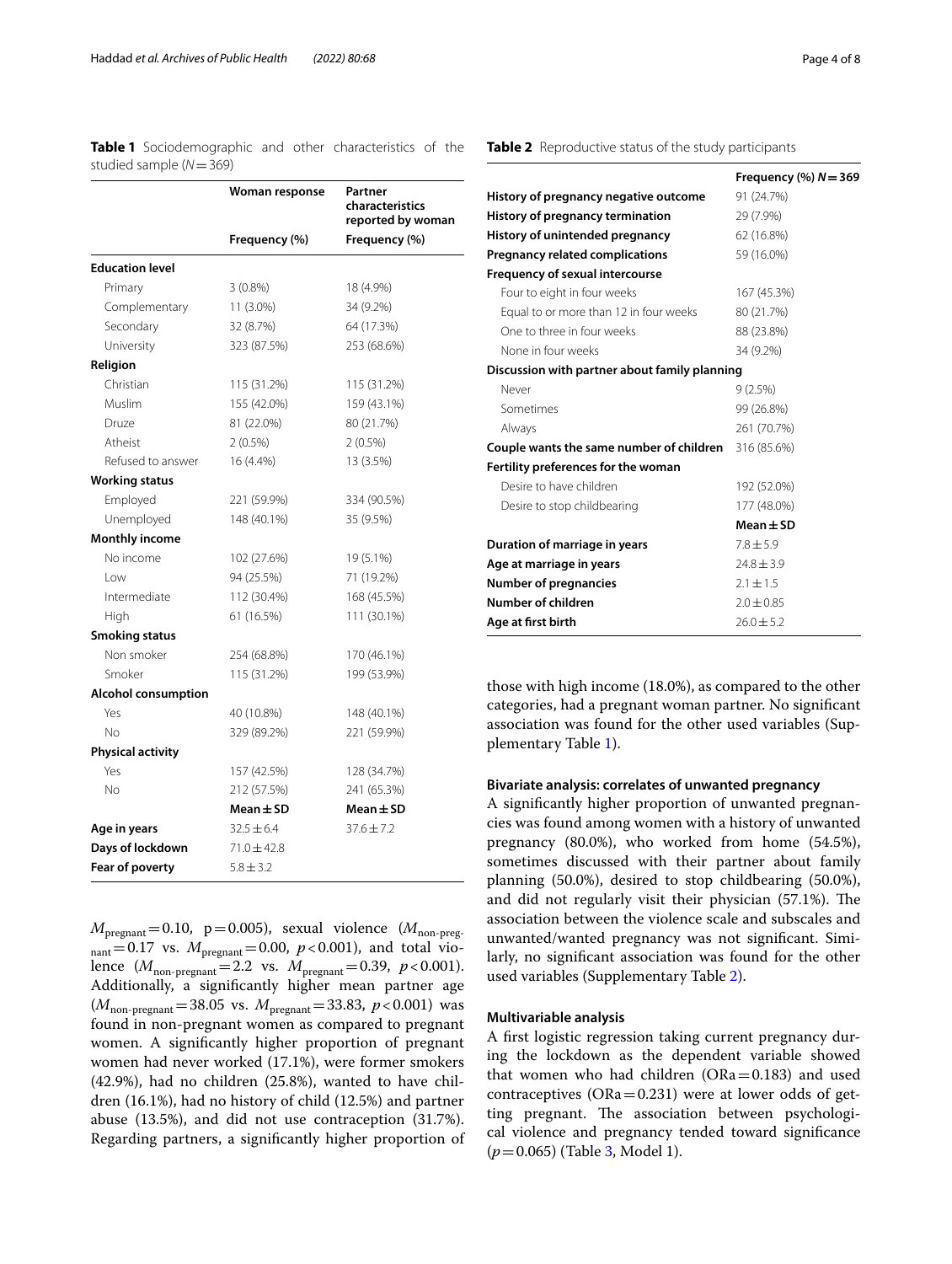#### <span id="page-4-0"></span>**Table 3** Multivariable analysis

| Model 1: Logistic regression taking the pregnancy status during quarantine as dependent variable                                                                                                                                             |            |             |             |                 |         |
|----------------------------------------------------------------------------------------------------------------------------------------------------------------------------------------------------------------------------------------------|------------|-------------|-------------|-----------------|---------|
| Factor                                                                                                                                                                                                                                       | <b>ORa</b> | 95% CI      |             |                 | p-value |
| Having children                                                                                                                                                                                                                              | 0.183      | 0.074:0.452 |             |                 | < 0.001 |
| Contraception use before getting pregnant vs. no<br>use <sup>d</sup>                                                                                                                                                                         | 0.231      | 0.063:0.853 |             |                 | 0.028   |
| Psychological violence                                                                                                                                                                                                                       | 0.738      | 0.534:1.020 |             |                 | 0.065   |
| Variables entered: having children, fertility preferences, partner's age, partner's income, woman's age, woman's work status during quarantine,<br>woman's smoking status and contraception use, psychological, physical and sexual violence |            |             |             |                 |         |
| Model 2: Logistic regression taking the wanted/unwanted pregnancy as the dependent variable                                                                                                                                                  |            |             |             |                 |         |
| <b>ORa</b><br>Factor                                                                                                                                                                                                                         |            |             | 95% CI      | <i>p</i> -value |         |
| Regularly visiting physician for<br>0.053<br>routine checkup                                                                                                                                                                                 |            |             | 0.005:0.515 | 0.011           |         |

Variables entered: past unintended pregnancy, family plan, fertility preferences, visiting regularly the physician, psychological, physical and sexual violence a Reference group; *CI*, confdence interval, *ORa* adjusted odds ratio

Psychological violence 4.482 0.963; 20.861 0.056

A second logistic regression taking the wanted/ unwanted pregnancy as the dependent variable showed that regular visits to the physician for routine checkups  $(ORa = 0.053)$  were significantly associated with lower odds of unwanted pregnancy. The association between psychological violence and unwanted pregnancy tended toward significance  $(p=0.056)$  (Table [3,](#page-4-0) Model 2).

# **Discussion**

To the best of our knowledge, this study is the frst to assess the factors correlated with current pregnancy status and unwanted pregnancy during the COVID-19 lockdown among 369 Lebanese women. Our results showed that 11.1% of women were pregnant, of whom 22.0% reported unwanted pregnancies. Recently, several large-scale studies explored pregnancy and fertility during the coronavirus pandemic, but none has published yet. Also, available data on the impact of a disaster on reproduction and fertility are contradictory. Some studies reported increased birth rates following short-term disasters [\[22,](#page-6-20) [23\]](#page-6-21), while others showed a decrease in pregnancies [[24](#page-6-22), [25](#page-6-23)]. Globally, coronavirus afects the reproductive choice of both those who choose to conceive and those who do not. Indeed, worrying thoughts surrounding this pandemic may infuence sexual activity, and employment loss and economic instability may lead to a delay in pregnancy. Thus, there will still be individuals who cannot regulate their reproductive decisions. Also, women planning to conceive will be concerned about the care and treatment they get during pregnancy while in lockdown. The prevalence of unwanted pregnancies in this study is lower than that reported in other countries (ranging from 26 to 50%) [[26](#page-6-24)[–33\]](#page-6-25), which may not refect the actual rate of unwanted pregnancies in the Lebanese community, as our sample may not be

representative of the entire population of pregnant women in Lebanon.

Our study showed that having already children and using contraceptives are associated with a lower probability of pregnancy. Indeed, families with multiple children may consider any potential pregnancy as unwanted and rely on birth control methods to prevent pregnancy [[34–](#page-6-26)[37\]](#page-6-27). Educated and empowered women are also more likely to take charge of their reproductive health and household management  $[38-40]$  $[38-40]$  $[38-40]$ ; they would refuse to have forced intercourse or unwanted pregnancy, using contraception methods to avoid further childbearing and unsafe abortion  $[41-43]$  $[41-43]$  $[41-43]$ . Additionally, women of advanced maternal age, with adequate education and free from fnancial constraints, have more access to contraceptives than their peers [\[44](#page-7-4), [45\]](#page-7-5). Several factors encourage couples to use family planning efectively, including regular sexual activity, good communication between partners regarding their reproductive health and childrearing, financial hardship, and job instability  $[46]$ . Thus, older couples and well-educated spouses engage in fertility regulation interventions, which reduces unwanted pregnancies and induced abortions and contributes to small family size [\[40](#page-7-1), [47](#page-7-7), [48\]](#page-7-8).

Findings from this study have shown that women who have been subjected to psychological violence may have a lesser chance of becoming pregnant and have an undesirable pregnancy, in line with previous results showing a strong correlation between domestic violence and unintended pregnancy [[49–](#page-7-9)[51\]](#page-7-10). In a recent study conducted in Ireland during the COVID-19 pandemic among 70 women, 4.3% reported relationship deterioration with their partners, and 11% stated that there were tensions between family members confned in the same household  $[52]$  $[52]$ . The COVID-19 lockdown has raised many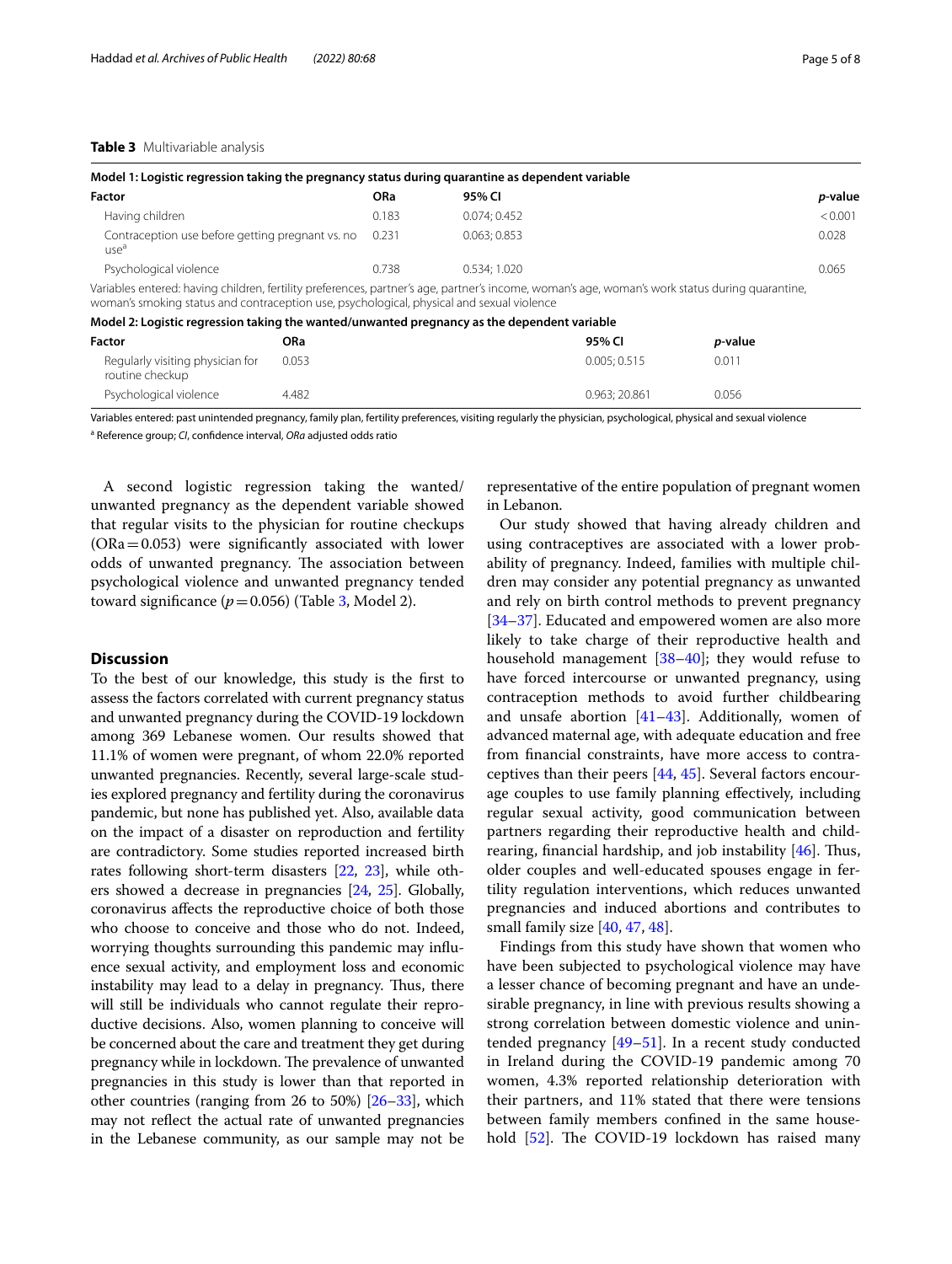challenges such as stress, anxiety, financial difficulties, and social isolation that have impacted the mental health status of women and their relationship with their partners and family members; such conditions can aggravate the risk of violence in families and worsen situations at homes [[53](#page-7-12)]. Although not conclusively established, experiences of violence may also be associated with risky behaviors and poor pregnancy outcomes [\[54](#page-7-13)]. It is essential to document the long-term physical and psychological impacts of abuse and the role these interactions can play in rising stress associated with a spectrum of detrimental health outcomes [\[54\]](#page-7-13). Moreover, it is unclear whether the lockdown has a negative or positive impact on the mental health status of women and how the severity or frequency of violence experienced by abused women changes during pregnancy [\[52\]](#page-7-11).

Our results revealed that women who visit their physician for routine checkups have a lower probability of unwanted pregnancy. Similarly, previous fndings have shown that providing women with birth control techniques and counseling reduces unplanned pregnancies and abortions [[55–](#page-7-14)[57](#page-7-15)]. A prospective study of 10,000 reproductive-aged women found that structured counseling could improve knowledge and consistent use of contraceptive methods, which decreases the rate of unintended pregnancy, abortion, and births  $[58]$  $[58]$ . The unmet need for contraception, unreliable or inaccurate use of contraceptive methods, and misinformation about adverse efects, especially for hormonal or long-acting reversible contraceptives, are at the core of unwanted pregnancies [\[59](#page-7-17)]. Therefore, gynecologist counseling will provide women with sufficient information about the diferent contraceptive methods, including their efectiveness, availability, risks, and benefts, resulting in controlling birth and decreasing unwanted pregnancies [[60\]](#page-7-18). During the COVID-19 pandemic, regular checkup visits may be delayed or interrupted to lower the risk of exposure to the virus, but telemedicine or any telehealth method could overcome this problem.

## **Study implications**

Our study highlights the need for active measures to monitor and manage violence as an indispensable part of the fght against COVID-19. Despite the provision of basic needs and promptly implemented actions to contain the pandemic, yet violence encountered during this period should be thoroughly addressed and investigated as it is associated with long-term devastating consequences.

## **Limitation**

This study has several limitations. Its results could not be generalized to the population because of the unequal sample enrollment and distribution across Lebanon. Also, its cross-sectional design cannot infer causality. Since it assessed adult women living with a partner, this study did not explore the adolescent pregnancy status. Information bias could also exist as the study questionnaire was online and answers were self-reported. Selection bias might have also occurred since the sample was not randomly selected but gathered using the snowball sampling technique. Most participants were well-educated, computer literate, and had internet access; thus, less-educated people and those with no internet access could not be assessed. Residual confounding bias is also possible since there might be factors related to pregnancy and unwanted pregnancy that were not measured in this study. Additionally, participants' privacy might have been breached as the questionnaire required 40 min to complete, which could have involved partner interference, especially in case of partner violence.

#### **Conclusion**

Our main fndings indicate that women who had children and used contraceptives had a lower likelihood of pregnancy. Furthermore, psychological violence tended to be an associated factor for current pregnancy status and unwanted pregnancy. Thus, vulnerable women should be identified and offered appropriate care, information, and awareness regarding their reproductive health during a pandemic.

#### **Abbreviations**

SARS-CoV2: Severe acute respiratory syndrome coronavirus 2; COVID-19: Coronavirus disease 2019; USD: United States dollar; CASR-SF: The Composite Abuse Scale (Revised) – Short Form; SPSS: Statistical Package for Social Sciences; SD: Standard Deviation,; ORa: Adjusted odds ratios; CI: Confdence Interval.

#### **Supplementary Information**

The online version contains supplementary material available at [https://doi.](https://doi.org/10.1186/s13690-022-00833-2) [org/10.1186/s13690-022-00833-2](https://doi.org/10.1186/s13690-022-00833-2).

<span id="page-5-0"></span>**Additional fle 1: Supplementary Table S1.** Bivariate analysis taking the current pregnancy status (Yes (41 (11.1%)) / No (328 (88.9%)) as the dependent variable

<span id="page-5-1"></span>**Additional fle 2: Supplementary Table S2.** Bivariate analysis taking the wanted/unwanted pregnancy as the dependent variable (*N*=41)

#### **Acknowledgements**

The authors would like to thank the participants who helped them in this study and Mrs. Mireille Awad Zeinoun for generating the research idea and helping in the data collection. Also, a special thanks go to the Order of Midwives in Lebanon who helped in the data collection by flling up and spreading the web-based online survey.

#### **Authors' contributions**

CH designed the study; CH, DM, JA, HS, SBM drafted the manuscript; CH, SBM and PS carried out the analysis and interpreted the results; PS, DK, NL and HS assisted in drafting and reviewing the manuscript; CH, DM, SBM, JA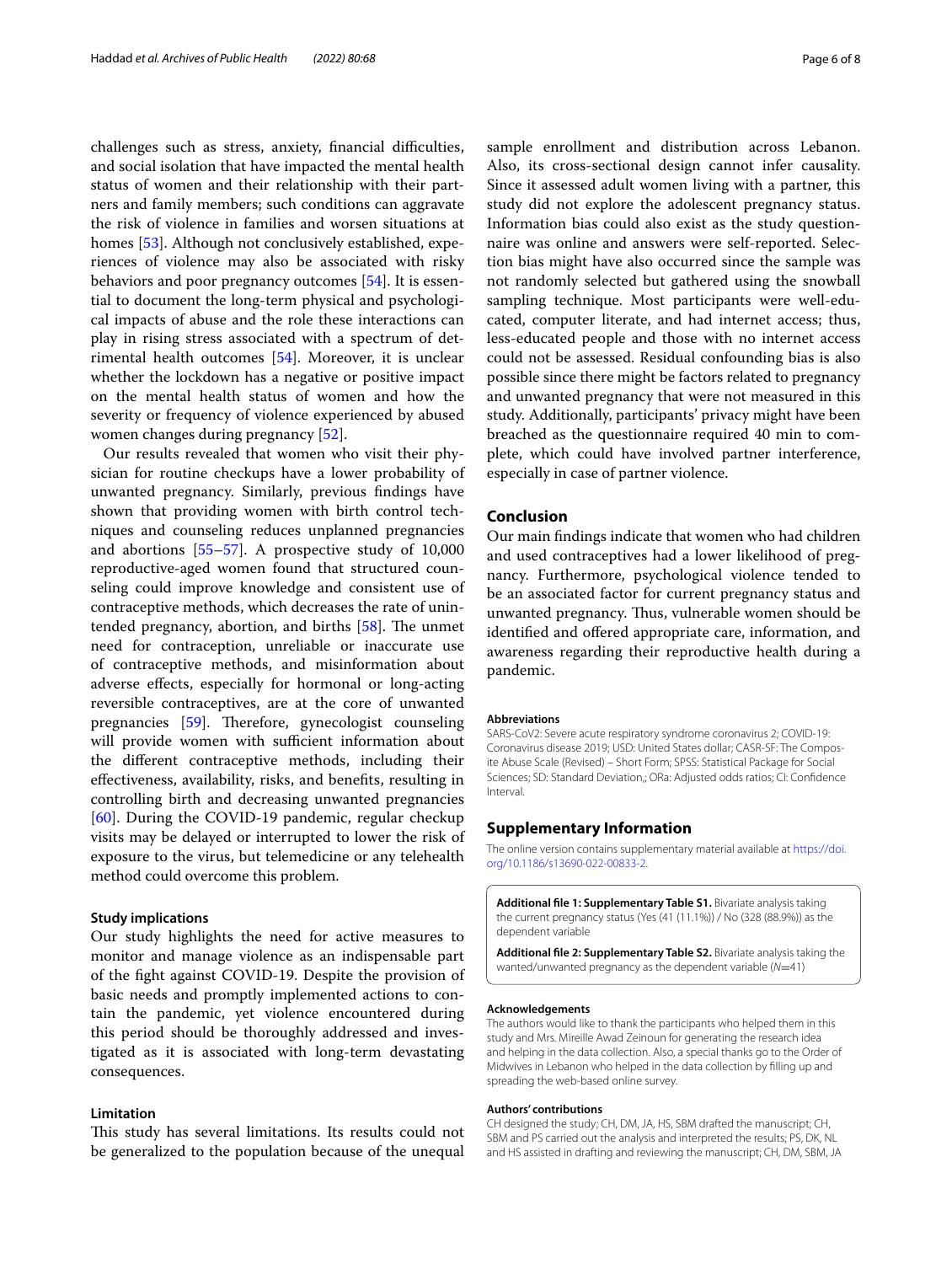and NL was responsible for data collection; HS edited the paper for English language, PS supervised the course of the article. All authors reviewed the fnal manuscript and gave their consent. The author(s) read and approved the final manuscript.

#### **Funding**

None.

# **Availability of data and materials**

Data can be made available under reasonable request form the corresponding author.

## **Declarations**

#### **Ethics approval and consent to participate**

The Psychiatric Hospital of the Cross ethics committee approved the study protocol (HPC-018–2020). Online consent was obtained from each person on the frst page of the questionnaire.

#### **Consent for publication**

Not applicable.

# **Competing interests**

The authors have nothing to disclose.

#### **Author details**

<sup>1</sup> Research department, Psychiatric Hospital of the Cross, Jal Eddib, Lebanon.<br><sup>2</sup>INSPECT-LB (Institut National de Santé Publique, d'Énidémiologie Clinique <sup>2</sup>INSPECT-LB (Institut National de Santé Publique, d'Épidémiologie Clinique Et de Toxicologie-Liban), Beirut, Lebanon. <sup>3</sup>Faculté de santé, Université Sainte Famille, Batroun, Lebanon. <sup>4</sup>School of Pharmacy, Lebanese International University, Beirut, Lebanon. <sup>5</sup> College of Pharmacy, Gulf Medical University, Ajman, United Arab Emirates. <sup>6</sup> Faculty of Public Health, Lebanese University, Fanar, Lebanon. <sup>7</sup> Clinical and Epidemiological Research Laboratory, Faculty of Pharmacy, Lebanese University, Hadat, Lebanon. <sup>8</sup> Faculty of Pharmacy, Lebanese University, Beirut, Lebanon. <sup>9</sup>University of Nicosia Medical School, Nicosia, Cyprus.

## Received: 5 August 2021 Accepted: 20 February 2022 Published online: 25 February 2022

#### **References**

- <span id="page-6-0"></span>1. World Health Organization, WHO Coronavirus Disease (COVID-19) Dashboard. 2020. [Last Accessed 23 Aug 2020]. Available from [https://](https://covid19.who.int/) [covid19.who.int/.](https://covid19.who.int/)
- <span id="page-6-1"></span>2. Micelli E, et al. Desire for parenthood at the time of COVID-19 pandemic: an insight into the Italian situation. J of Psychosom Obstet Gynecol. 2020;41(3):183–90.
- <span id="page-6-2"></span>3. Angst J. Sexual problems in healthy and depressed persons*.* International clinical psychopharmacology. 1998.
- <span id="page-6-3"></span>4. Burki T. The indirect impact of COVID-19 on women. Lancet Infect Dis. 2020;20(8):904–5.
- <span id="page-6-4"></span>5. Dewitte M, Otten C, Walker L. Making love in the time of corona—considering relationships in lockdown. Nat Rev Urol. 2020;17(10):547–53.
- <span id="page-6-5"></span>6. Campbell AM. An increasing risk of family violence during the Covid-19 pandemic: Strengthening community collaborations to save lives. Forensic Sci Int: Reports. 2020;2:100089.
- <span id="page-6-6"></span>7. UN WOMEN. Violence against women and girls: the shadow pandemic. 2020. Available from: [https://www.unwomen.org/en/news/stories/](https://www.unwomen.org/en/news/stories/2020/4/statement-ed-phumzile-violence-against-women-during-pandemic) [2020/4/statement-ed-phumzile-violence-against-women-during-pande](https://www.unwomen.org/en/news/stories/2020/4/statement-ed-phumzile-violence-against-women-during-pandemic) [mic.](https://www.unwomen.org/en/news/stories/2020/4/statement-ed-phumzile-violence-against-women-during-pandemic)
- <span id="page-6-7"></span>8. WFP. *Gender and COVID-19*. 2020 [Cited 03 Sep 2020]; Available from: [https://www.wfp.org/publications/gender-and-covid-19.](https://www.wfp.org/publications/gender-and-covid-19)
- <span id="page-6-8"></span>9. Cripe SM, et al. Association of intimate partner physical and sexual violence with unintended pregnancy among pregnant women in Peru. Int J Gynecol Obstet. 2008;100(2):104–8.
- <span id="page-6-9"></span>10. Miller E, et al. Pregnancy coercion, intimate partner violence and unintended pregnancy. Contraception. 2010;81(4):316–22.
- <span id="page-6-10"></span>11. Teitelman AM, et al. Sexual relationship power, intimate partner violence, and condom use among minority urban girls. J Interpers Violence. 2008;23(12):1694–712.
- <span id="page-6-11"></span>12. Stephenson R, et al. Domestic violence, contraceptive use, and unwanted pregnancy in rural India. Stud Fam Plann. 2008;39(3):177–86.
- <span id="page-6-12"></span>13. Gessessew A. Abortion and unwanted pregnancy in Adigrat zonal hospital, Tigray, north Ethiopia. Afr J Reprod Health. 2010;14(3):183–8.
- <span id="page-6-13"></span>14. Todd-Gher J, Shah PK. Abortion in the context of COVID-19: a human rights imperative. Sexual and Reproductive Health Matters. 2020;28(1):1758394.
- <span id="page-6-14"></span>15. THE WORLD BANK, Lebanon - World Bank Open Data. . [Last Accessed 22 Aug 2020].Available at: [https://data.worldbank.org/country/LB.](https://data.worldbank.org/country/LB)
- <span id="page-6-15"></span>16. Sedgh G, Singh S, Hussain R. Intended and unintended pregnancies worldwide in 2012 and recent trends. Stud Fam Plann. 2014;45(3):301–14.
- <span id="page-6-16"></span>17. Melki I, et al. Household crowding index: a correlate of socioeconomic status and inter-pregnancy spacing in an urban setting. J Epidemiol Community Health. 2004;58(6):476–80.
- <span id="page-6-17"></span>18. Diop-Sidibé N, Campbell JC, Becker S. Domestic violence against women in Egypt—wife beating and health outcomes. Soc Sci Med. 2006;62(5):1260–77.
- 19. Kamal SM. Domestic violence, unwanted pregnancy and pregnancy termination among urban women of Bangladesh. J Family Reprod Health. 2013;7(1):11.
- <span id="page-6-18"></span>20. Babu BV, Kar SK. Domestic violence against women in eastern India: a population-based study on prevalence and related issues. BMC Public Health. 2009;9(1):129.
- <span id="page-6-19"></span>21. Ford-Gilboe M, et al. Development of a Brief Measure of Intimate Partner Violence Experiences: The Composite Abuse Scale (Revised)-Short Form (CASR-SF). Copyright: Creative Commons License. 2016.
- <span id="page-6-20"></span>22. Evans RW, Hu Y, Zhao Z. The fertility effect of catastrophe: US hurricane births. J Popul Econ. 2010;23(1):1–36.
- <span id="page-6-21"></span>23. McBain RK, et al. The post-Ebola baby boom: time to strengthen health systems. The Lancet. 2016;388(10058):2331–3.
- <span id="page-6-22"></span>24. Boberg-Fazlic N, et al. Disease and fertility: Evidence from the 1918 infuenza pandemic in Sweden. 2017.
- <span id="page-6-23"></span>25. Johnson N. Britain and the 1918–19 infuenza pandemic: a dark epilogue. United Kingdom: Routledge; 2006.
- <span id="page-6-24"></span>26. Moos MK. Unintended pregnancies: a call for nursing action. MCN Am J Matern Child Nurs. 2003;28(1):24–30.
- 27. Mulatu T, Cherie A, Negesa L. Prevalence of unwanted pregnancy and associated factors among women in reproductive age groups at selected health facilities in Addis Ababa, Ethiopia. J Women's Health Care. 2017;6(392):2167–420.
- 28. Sedgh G, et al. Unwanted pregnancy and associated factors among Nigerian women. International family planning perspectives. 2006;32(4):175–84.
- 29. Sayehmiri K, et al. Prevalence of unwanted pregnancy among Iranian women: an updated meta-analysis. BMC Pregnancy Childbirth. 2019;19(1):1–7.
- 30. Jalali R, et al. Prevalence of unwanted pregnancy in Iranian women: a systematic review and meta-analysis. Reprod Health. 2019;16(1):1–8.
- 31. Habib MA, et al. Prevalence and determinants of unintended pregnancies amongst women attending antenatal clinics in Pakistan. BMC Pregnancy Childbirth. 2017;17(1):156.
- 32. Erol N, et al. Unintended pregnancy and prenatal care: A study from a maternity hospital in Turkey. Eur J Contracept Reprod Health Care. 2010;15(4):290–300.
- <span id="page-6-25"></span>33. Goto A, et al. Factors associated with unintended pregnancy in Yamagata. Japan Soc sci & med. 2002;54(7):1065–79.
- <span id="page-6-26"></span>34. Gutin SA, et al. Fertility desires and intentions among HIV-positive women during the post-natal period in Uganda. Afr J Reprod Health. 2014;18(3):67–77.
- 35. Kipp W, et al. Impact of antiretroviral therapy on fertility desires among HIV-infected persons in rural Uganda. Reprod Health. 2011;8(1):27.
- 36. Matovu JK, et al. Determinants of fertility desire among married or cohabiting individuals in Rakai, Uganda: a cross-sectional study. Reprod Health. 2017;14(1):2.
- <span id="page-6-27"></span>37. Chen S-M, Zhang Y, Wang Y-B. Individual diferences in relative fertility costs and fertility benefts and their efects on fertility desire for a second child in China: a latent profle analysis. Reprod Health. 2019;16(1):110.